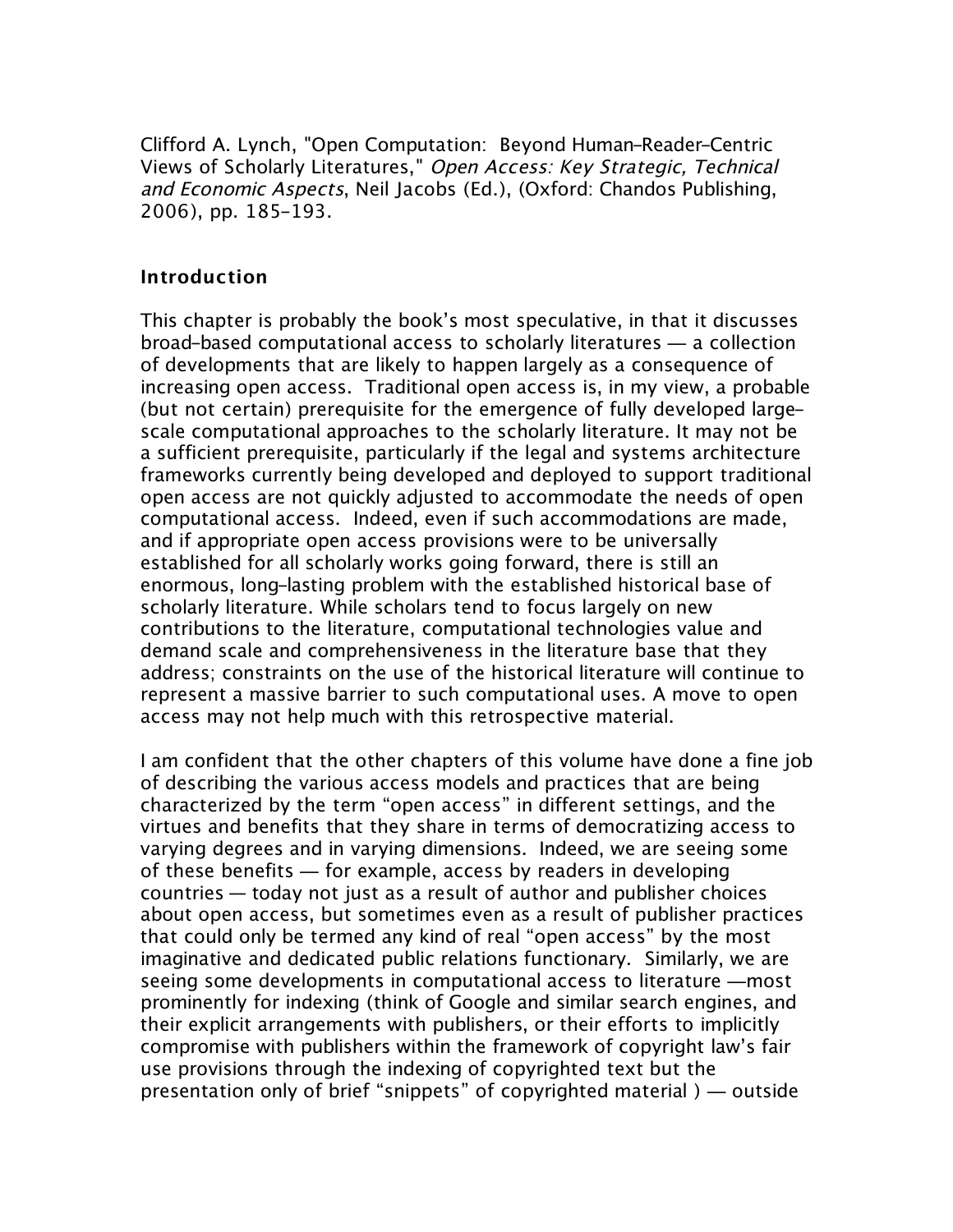of the open access framework. Some publishers are also making explicit provisions for experimental text mining, or allowing rehosting under license agreements which opens the door to arbitrary computational exploitation or representation of their material within closed organizational contexts.

The case for the benefits of open computational access to the scholarly literature is also much more complex than the arguments usually marshaled for traditional open access — in part because these benefits are indirect, and in part because they are still considered largely speculative and unproven. They are indirect in that they merely open the way for various players with good ideas to advance the progress of research and scholarship in perhaps new and perhaps more accelerated ways; presumably, in the long run, such research progress is of value to everyone. (Note that, paradoxically, computational access to a scholarly literature for the purposes of indexing may also make that literature more economically valuable in the non-open access case, in that it may increase demand: witness the interest of commercial journal publishers in having their material indexed in search engines.)

The benefits are speculative in the sense that we are just beginning to understand and demonstrate what we can accomplish, computationally, with large scholarly literature corpora. A number of inter-related technologies such as text mining and analysis are very active, vibrant and well-funded research areas, attracting extensive participation and investment from government and industry as well as academia. And, more recently, we are seeing experiments not only in computing on literatures to derive insights, but in the actual *rehosting* of literatures within new analysis, usage and curation environments: here a scholarly literature is actually imported into a new usage environment that adds value through computation and perhaps also through social interaction leading examples of this might include the work of the US National Center for Biotechnology Information at the National Library of Medicine for the molecular biology literature, or the fascinating experiments carried out by Greg Crane and his colleagues at Tufts University in the Perseus Project. But it is important to recognize that while researchers focusing specifically on computational manipulation of scholarly literatures are reporting great advances in their work, I think that the broad community of working scholars remain to be convinced of the critical future contributions of such technologies.

This brief chapter begins an exploration of both the technical and the legal issues involved in enabling widespread application of computational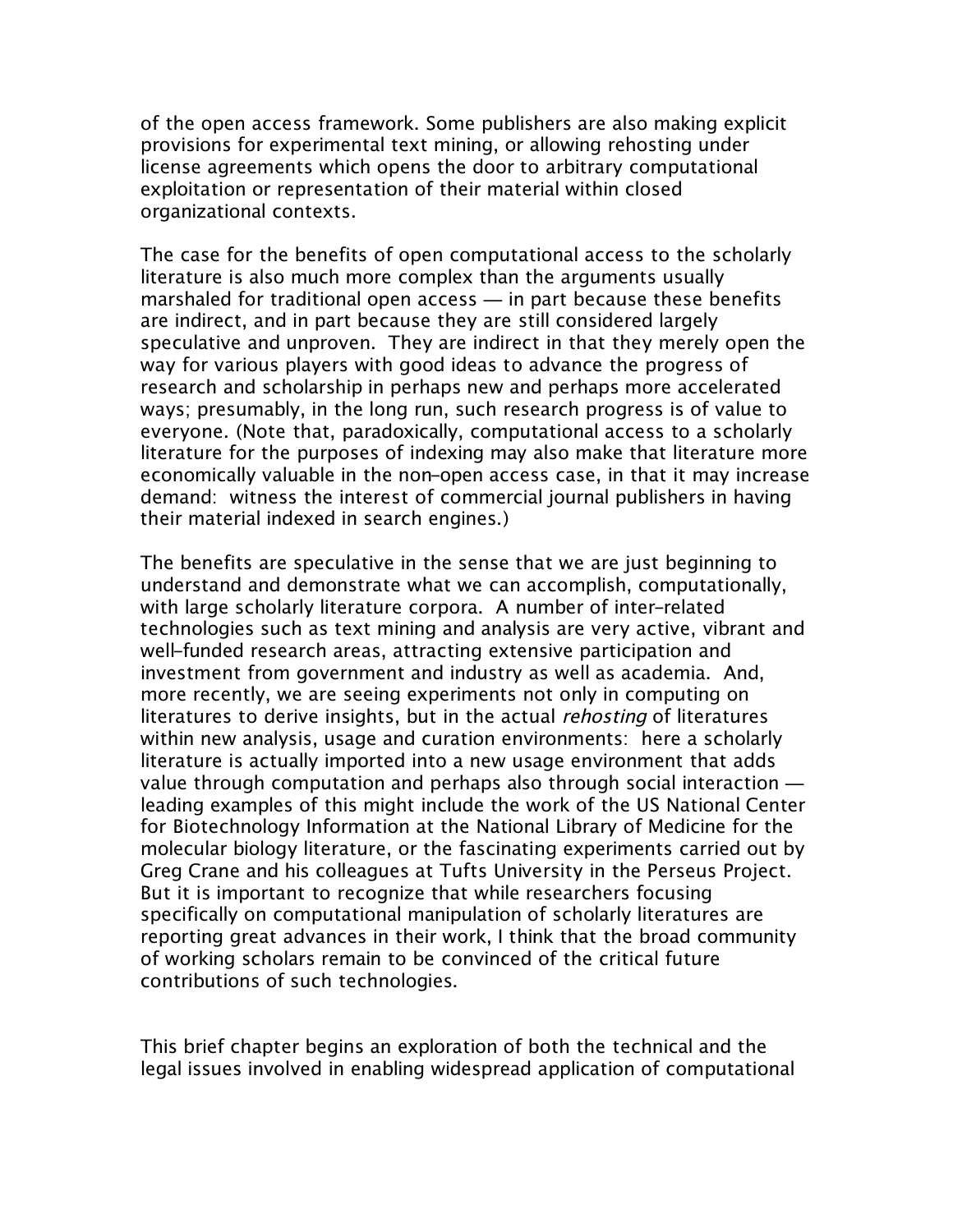techniques and technologies to the research literature. There are many more questions than answers at this stage.

## **Technological Opportunities**

Let's perform a thought experiment. Let us suppose, for the moment, that the only copyright encumbrance on the scholarly literature was that of attribution; articles could be freely replicated, and arbitrary computations could be performed upon these articles. The results of these computations could be freely and widely employed and shared. In such a world, what do current technology trends suggest might be done with the collection of articles that constitute the vast majority of the scholarly literature in so many fields?

Clearly we would see the widespread creation of copies of the scholarly literature, or very sizeable subsets of this literature; these copies would reside in a great range of personal, workgroup, and disciplinary settings for convenience of access and searching. Storage is getting very cheap, and students and researchers cannot always count on the ubiquitous availability of very inexpensive broadband connectivity. We would see these copies of the published literature federated in various ways with unpublished, preliminary, and proprietary materials, forming knowledge bases that were unique to specific researchers, research groups, corporations and other entities. These federations would be facilitated by the ability to computationally re-arrange and re-structure the literature.

We would also see an explosion in services that provided access to this literature in new and creative ways. Such services would also incorporate specialized vocabulary databases, gazetteers, factual databases, ontologies, and other auxiliary tools to enhance indexing and retrieval. They would rapidly transcend access to address navigation and analysis. One path here leads towards more-customized rehosting of scholarly literatures and underlying evidence into new usage and analysis environments attuned to the specific scholarly practices of various disciplines.

We would also see a move beyond federation and indexing to actual text mining and analysis, to the extraction of hypotheses and correlations that would help to drive ongoing scholarly inquiry. Indeed, the literature would be embedded in a computational context that reorganized and reevaluated the existing body of knowledge as new literature became available. Initially, we would likely see a series of leap-frog breakthroughs as these technologies rapidly advanced, but I think it is likely that, over time, the state of the art in text mining and analysis would stabilize or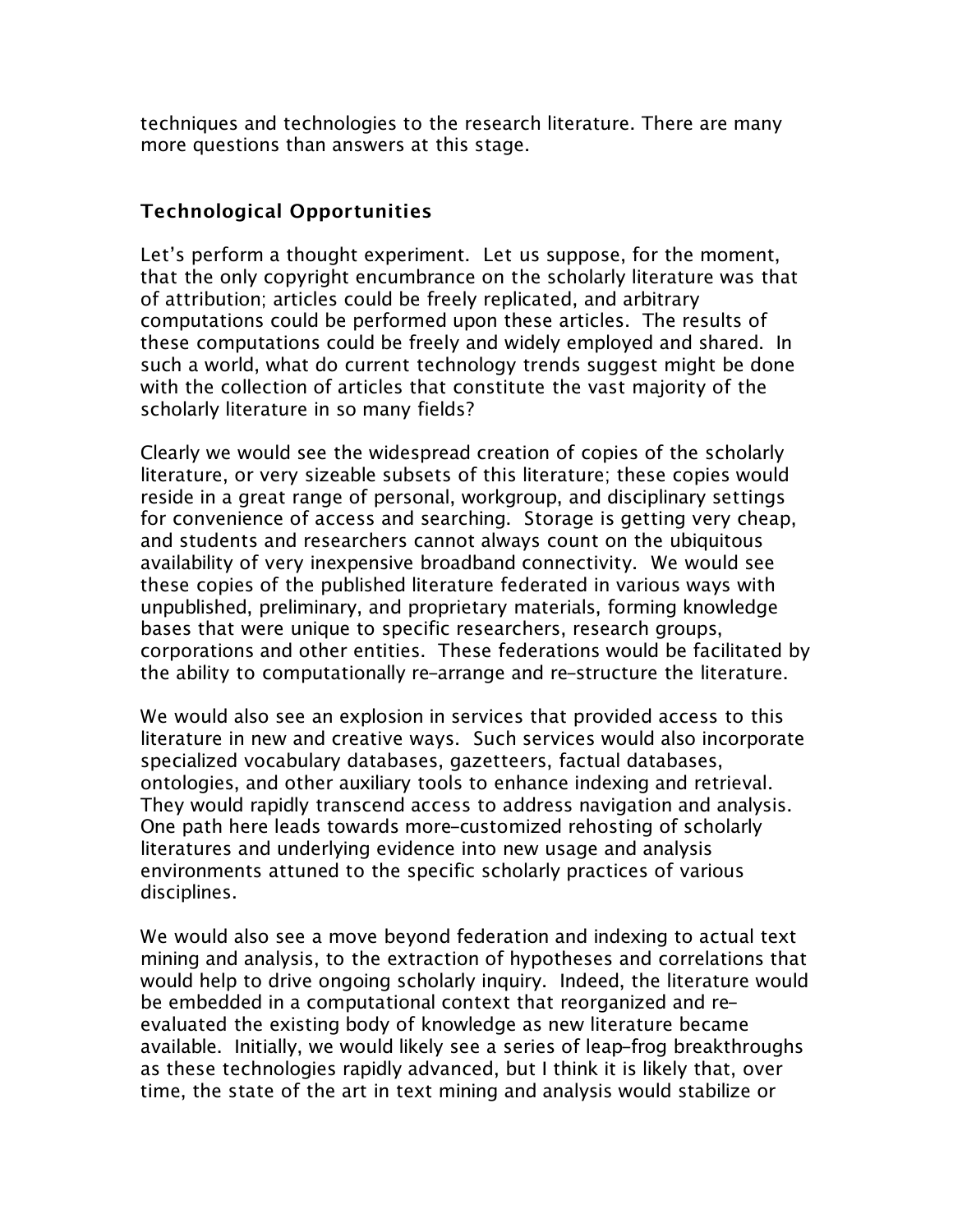converge to a point where new computations over the common literature base using the best state-of-the-art tools would only produce, at best, modest incremental advances. At this point the key leverage for wringing new discoveries from the literature would pivot on two points of competitive advantage. The first would be early access to and rapid integration of new contributions — including, most likely, preprints that had not, at least yet, been peer reviewed, and perhaps segments of the historical literature base newly entering the digital domain. The second would be the ability to quickly and successfully integrate and exploit unreleased or non-public information — not just unreleased preprints, but data, including negative data that had never seen publication, in conjunction with the common shared public literature base and ancillary public data and knowledge bases.

It's also near certain that these innovations would not apply to all scholarly disciplines uniformly. Areas such as biomedicine or chemistry, where much of the literature is relatively well-structured and where a base of investment in the development of auxiliary knowledge structures such as factual databases, ontologies, specialized vocabularies and vocabulary mappings and similar tools has been extensive, would likely be fertile ground for early advances. Indeed, in these fields we are already seeing the beginning of a re-evaluation of authorial practices that propose the incorporation of markup to facilitate exactly such computational processing of the literature — consider the work of scholars such as Peter Murray-Rust in chemistry, or the various proposals for specialized markup languages in areas as diverse as history and molecular biology. (In other web settings, these efforts are being characterized as "micro-formats".) Other "hard" sciences, and certainly many branches of the social sciences, would yield results more slowly. Many of the humanities would remain recondite. And, of course, changes in disciplinary practices of scholarly authoring would have a great influence: to the extent that new articles in the public literature base are routinely structured to facilitate computational verification, integration or correlation, these disciplines would presumably see greater payoffs for the applications of textual mining and analysis. One can even imagine, in certain highly competitive and commercially significant fields, deliberate release of what is in effect disinformation to divert the attention of research driven by text mining and literature analysis in deliberately unproductive directions.

Finally, in an environment largely unencumbered by intellectual property issues, it's likely that the tension between distributed and centralized computation will be resolved primarily according to the mandates of technical simplicity and universality rather than being shaped by the contortions enforced by licensing agreements and the services that individual publishers choose to make available. While in theory there's a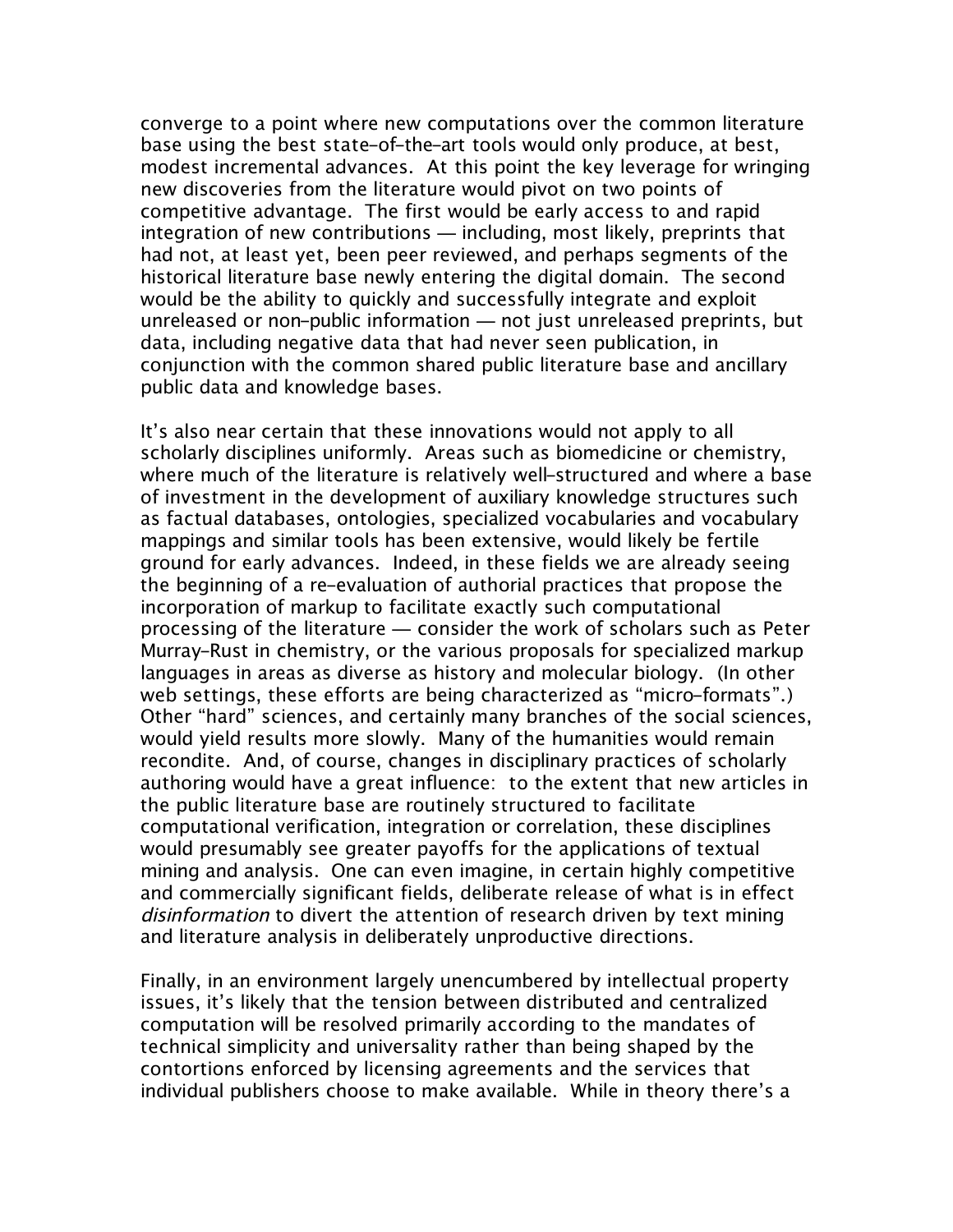performance tradeoff between the choice of moving an interoperable, transportable network based representation of the computation to the servers where the data resides, and doing remote execution of procedural computational code on this remote database — the concepts implicit in the seminal work of Kahn and Cerf in their classic report "The World of Knowbots" for example — and the infinitely simpler model that just *copies* all relevant data to a local store upon which computation occurs, it seems to me most probable that in the absence of intellectual property concerns and licensing constraints that the obvious and universally understood framework of creating local copies will triumph. The practical will dominate the theoretically optimal. The local replication model is so much simpler and more reliable and predictable than the alternatives, where it seems likely that every remote execution environment will have its local idiosyncrasies and constraints, and where large-scale literature analysis will have to adapt to the variety of interfaces offered by different publishers. These interfaces will inevitably incorporate a series of tradeoffs that publishers design to prevent computational access from allowing actual copying of the literature base (consider, for example, the as yet nebulous Open Text Mining Interface proposal — see http://blogs.nature.com/wp/nascent/2006/04/open\_text\_mining\_interf ace\_1.html).

And it also avoids the very real additional complexities of correlating and consolidating results from multiple remote computations executing in a range of remote, most likely publisher-based, literature silos. So it seems absent proprietary content ownership constraints, the dominant paradigm and the fastest path to the payoffs of textual mining and analysis, of the application of new digital library technologies designed to import and host literatures in ways that add value to that literature, will be to accumulate a local representation of the relevant literature, and then to perform ongoing computations on that literature locally.

## **Real-World Conundrums**

Let's move on from our idealized thought experiment.

We are very unclear today about whether even the systems that claim to offer "open access" to collections of scholarly literature are being — or should be -- designed to permit simple, large-scale *replication* of these collections in order to facilitate the creation of local resources that can be computed upon. This is both a technical question (is it easy to make a copy of the full collection?) and a legal one (concerning what uses are allowed under the implicit or explicit licenses). So one set of questions is about whether we will provide the enabling technical infrastructure and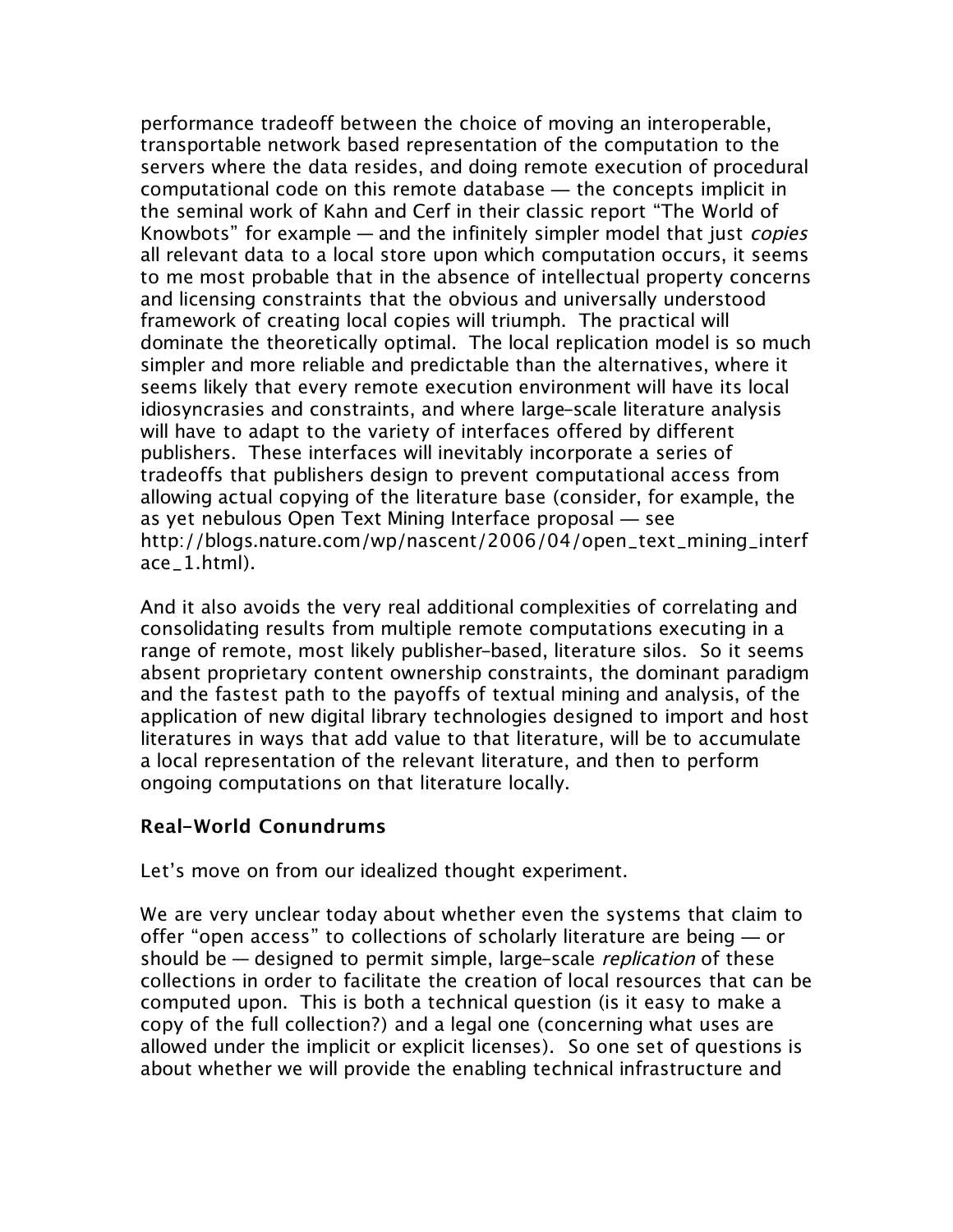legal permission that facilitate computational access to scholarly literatures even in the context of the various definitions of open access.

For the proprietary scholarly literature, today's license agreements generally preclude the creation of large literature subsets external to the publisher's site, and, indeed, user attempts to perform large-scale downloading have raised alarms and led to difficult and awkward discussions involving publishers or aggregators, licensing institutions (universities) and end users about the appropriateness and legality of creating such local mirror databases. At least in theory, if the creation of local copies of literature databases derived from large-scale downloads from various publishers becomes a standard and accepted practice for faculty at licensing universities, one might presume  $-$  or at least hope  $$ that most publishers (though there would undoubtedly be holdouts) would revise and adapt their license agreements to recognize and permit such practice.

For open access materials, the creation of large-scale collections of copies is often ambiguous in the absence of specific permissions; we are moving towards a legal understanding that suggests public-access content is available for reading, but the ability to re-host long lived copies is less clear. Open access content offered under terms such as the Creative Commons license agreements reduces the uncertainty here — but not necessarily for downstream use, as I will shortly discuss.

Clear legal rights to make large-scale copies of the literature are just the beginning of the legal conundrums that will create barriers to open literature computation. What is the legal status of the results of computations upon such copies? What is the legal status of a re-hosting of these materials within a new computational context that facilitates linkages, re-presentation, exploration and analysis of a literature corpus? As far as I can determine these questions are largely unexplored and unresolved in law – both case law and legislation. We have the wellestablished concept of a derivative work — for example, a translation or a work; creating a derivative work requires permission from the rights holder of the original work. At least when the process of creating the derivative incorporates substantial new human intellectual effort, new rights are overlaid upon those of the original author in the ownership of the derivative. It is completely unclear whether an algorithmic computation produces a true derivative work or whether it is just considered a re-presentation of the original, but in either case, rights in the algorithmic product certainly seem to include claims from the source work. In cases where the computation process takes as input an entire literature base, consisting of perhaps hundreds of thousands of individual works the authors of each and every one of these input works might have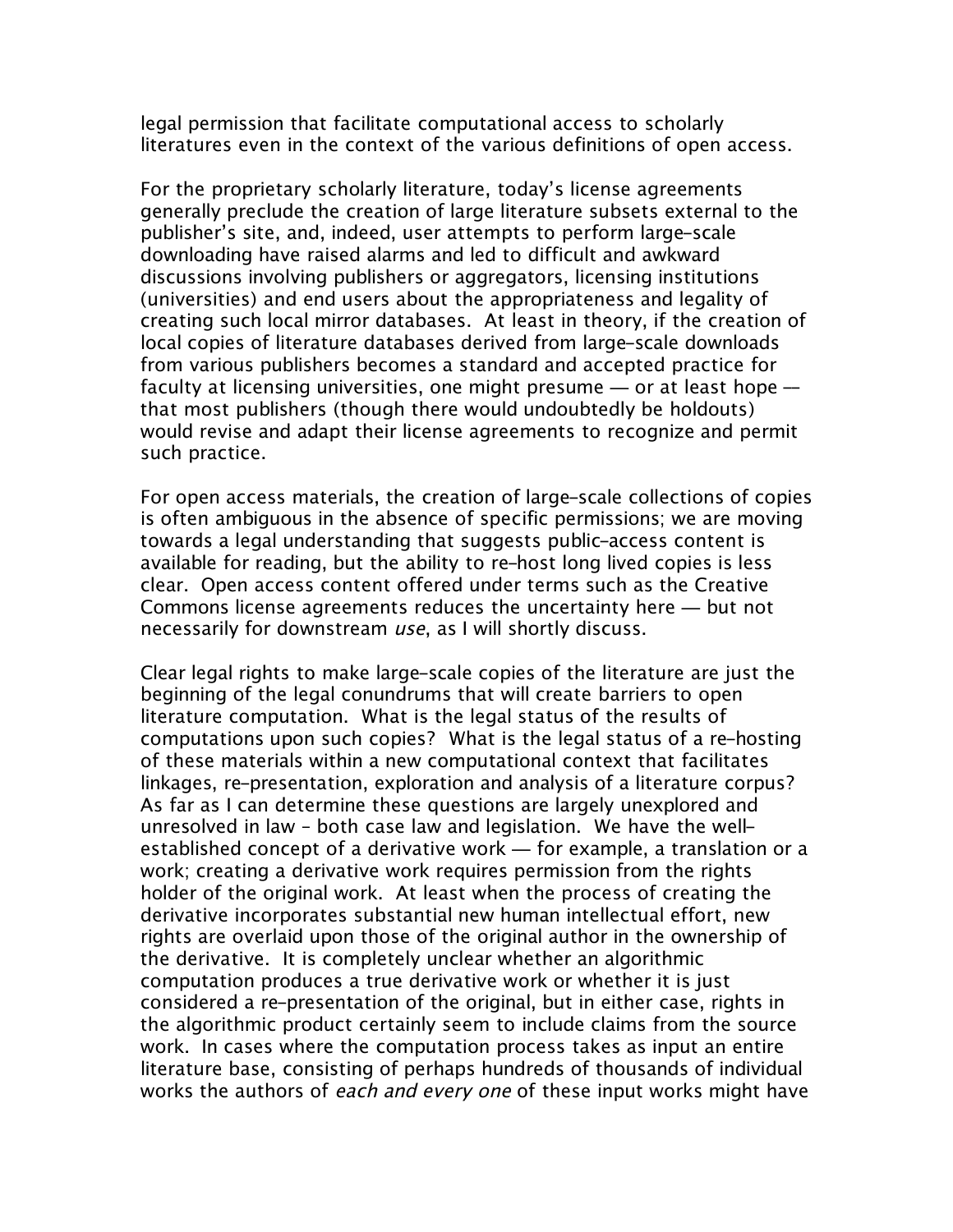a claim on the output. It is not at all clear that we can make the case that only a small and selected subset of the input works made a material contribution to the output and thus have claims upon that output. Is it the case, for example, that if we rerun the algorithm on a copy of the literature base excluding a single article and get the same result as if we had not excluded that article that we could argue this proved the result was independent of the source article in question.

The sheer volume of rights that need to be cleared may effectively preclude the application of computational technologies to large literature bases. If the literature base is offered by a publisher operating within a framework where authors transfer copyright to the publisher, then presumably the publisher could grant the necessary rights to allow meaningful text mining of the corpus, or the importation of the corpus into a new analysis and presentation environment. (Whether publishers will actually be willing to do so is another, and doubtful, proposition.) In cases where the corpus is produced through open access type arrangements, unless the transfer of (most likely nonexclusive) permissions to the host of the corpus are crafted with great care and specific focus on the computational opportunities, text miners and those wanting to import materials into new use environments will have to engage in completely impractical and unrealistic author-by-author clearing of permissions.

The Creative Commons (CC) license is a good case study here. It is a very valuable tool in reducing ambiguity about the permitted uses of scholarly works, but it also illustrates how little thought has been given to computational applications. The CC license offers authors options about whether to permit the creation of derivative works, and also options about whether they can insist on author attribution in downstream uses of their works. Permission to create derivative works seems to be a clear prerequisite for computational use of articles; yet this is rather different that the way that this choice is presented to authors creating a CC license to their works today. Even the attribution requirement may be a source of problems — will we have to list author attributions for every work in a literature corpus as part of the attribution for any computational result from this literature corpus? And, if so, how will we practically meet this mandate? Is there a need for a new Creative Commons provision that specifically deals with authorizing and enabling the potential to text-mine, re-host or otherwise compute upon works offered under CC licenses?

Creative Commons is beginning to examine some of these issues through its Neurocommons initiative within the Science Commons program.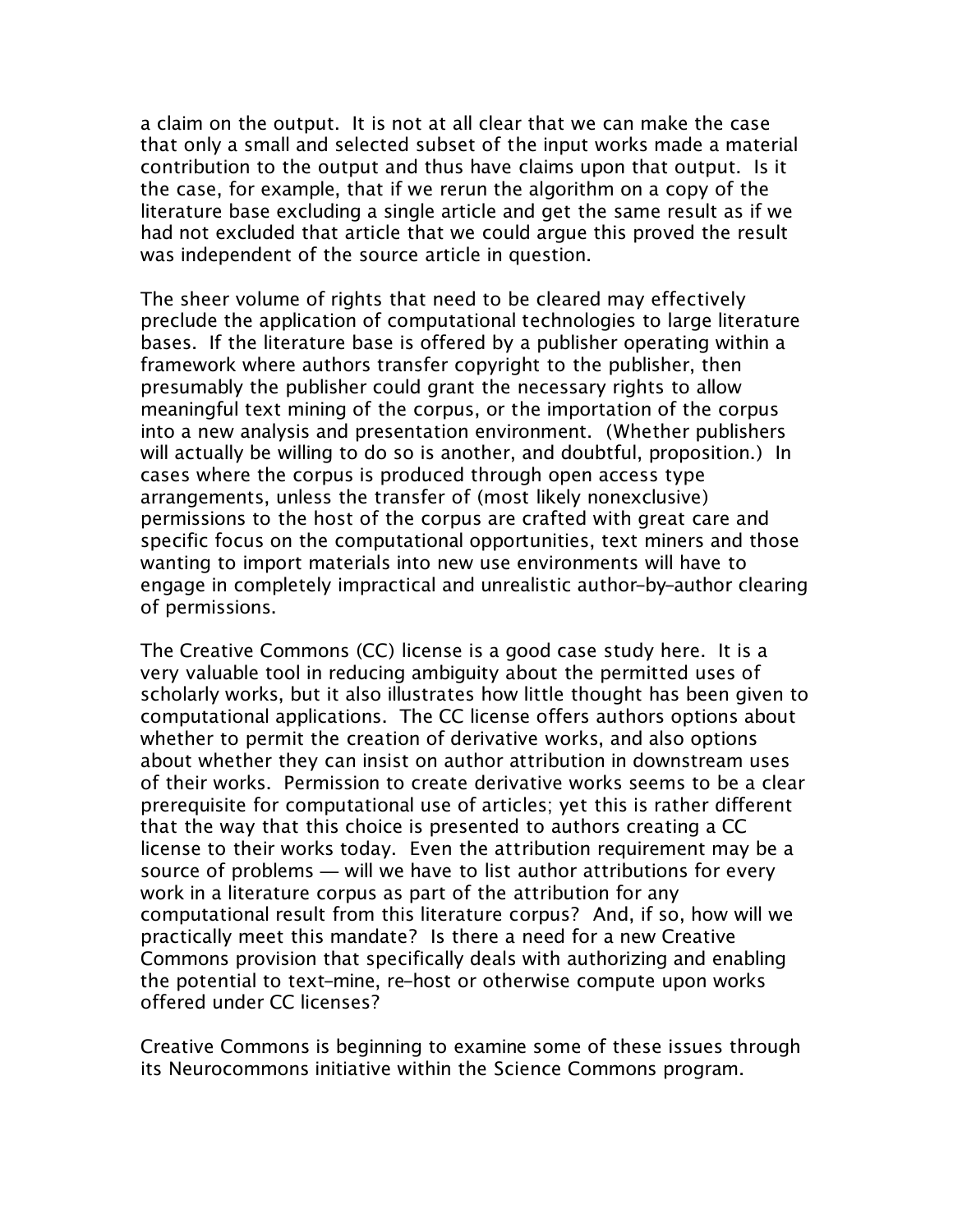## **Preliminary Conclusions**

As the scholarly literature moves to digital form, what is actually needed to move beyond a system that just replicates all of our assumptions that the this literature is only read, and read only by human beings, one article at a time? What is needed to permit the creation of digital libraries hosting these materials that moves beyond the "incunabular" view of the literature, to use Greg Crane's very provocative recent characterization. What is needed to allow the application of computational technologies to extract new knowledge, correlations and hypotheses from collections of scholarly literature?

Part of the answer is legal. Clearly we need freedom to copy, rehost, repurpose and compute upon the components of this literature. (Note that while I have not explicitly discussed large-scale retrospective digitization projects here, this is equally applicable to these efforts, not just to new contributions to the scholarly literature.) We need license terms that minimize or render moot the uncertainties surrounding the creation of derivative works and possibly even the requirements of attribution for source materials that have contributed to the production of these derivative works. The Creative Commons licensing framework offers a particularly urgent and compelling environment for exploring these requirements.

The other part of the requirement is technical. We need to see provisions in hosting systems for large-scale replication as well as item-by-item downloads of occasional copies of parts of the scholarly literature. While in theory this need might be mitigated by the availability of interfaces that allow us to export computations to repositories, I suspect that these will not fully satisfy the needs for literature analysis and for new content analysis and synthesis environments that assume the ability to rehost materials.

The opportunities are truly stunning. They point towards entirely new ways to think about the scholarly literature (and the underlying evidence that supports scholarship) as an active, computationally enabled representation of knowledge that lives, grows and interacts with its contributors rather than as a passive archive or record. They suggest ways in which information technology can accelerate the rate of scientific discovery and the growth of scholarship. It would be a disgrace if we allowed the inertia of historic scholarly publishing practices and the intellectual property arrangements that underlie these patterns to foreclose such opportunities. Open access offers an important simplification and reduction of the barriers if its development is shaped in